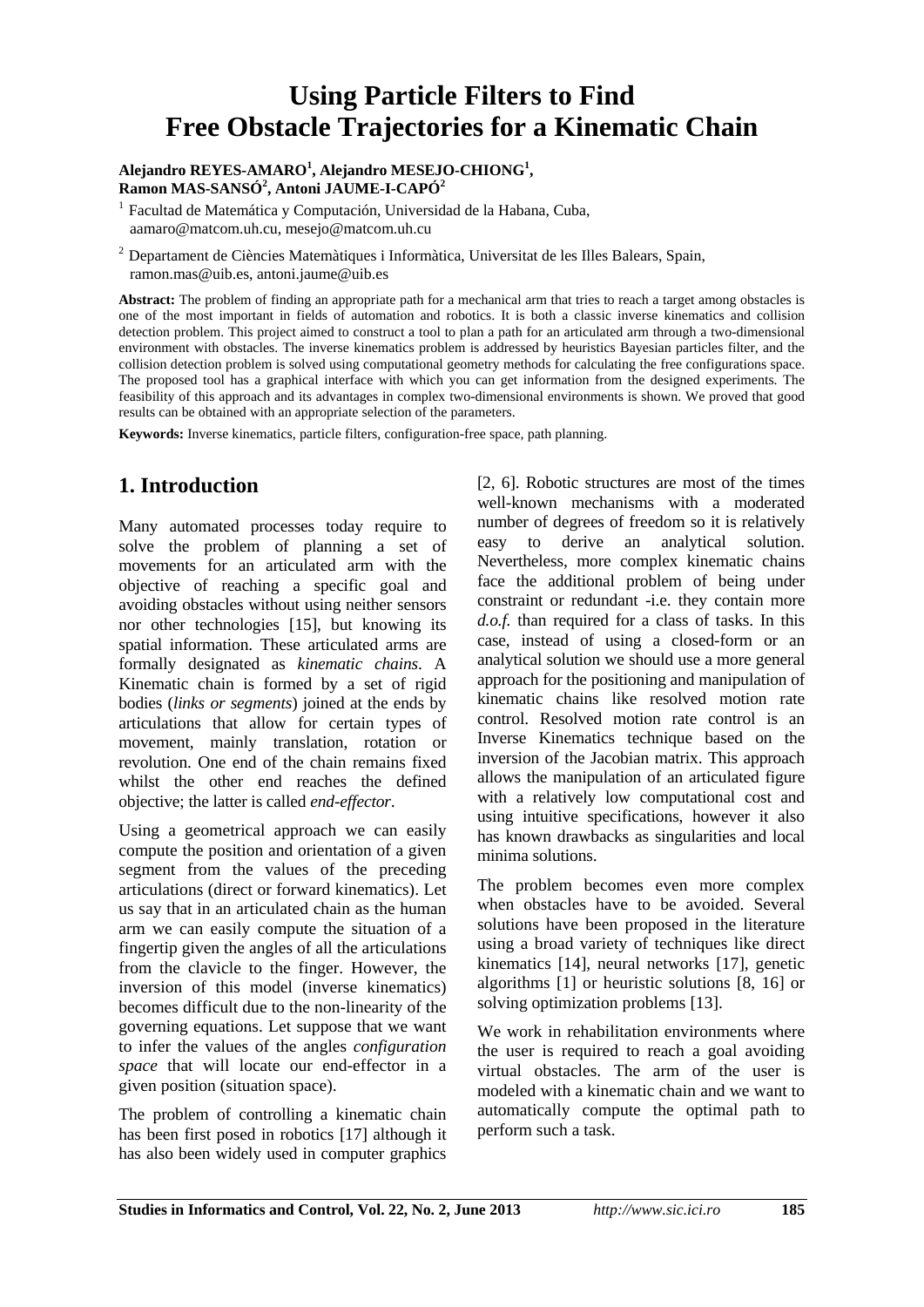In such a context, singularities a local minima have to be prevented [4, 5]. We propose to solve inverse kinematics by means of extending heuristic solutions based on particle filter techniques combined with the computation of trajectories among obstacles. We want to prove its feasibility in complex two-dimensional situations in a controlled development environment.

The rest of this paper is organized as follows. The problem definition is stated in section 2. The section 3 shows how to use the particle filters to solve the inverse kinematic problem. Section 4 describes the stages that a kinematic chain goes through. The method to calculate the trajectory of the end-effector is presented in section 5. In section 6 experimental results are discussed and the section 7 is reserved to present the conclusions of the work.

## **2. Problem Definition**

In order to facilitate the understanding of the issue, some concepts must first be defined. Figure 1 shows a mechanical arm or bidimensional kinematic chain, consisting of three links. It is referred to as  $R$ , and is formed by a base joint $x_0$ , considered to be fixed, a set of intermediate joints  $x_1, x_2$  and the endeffector  $x_e$ . The position of a joint within twodimensional Euclidian space is denoted as  $x_i$ . It is therefore true that  $\{x_0, x_1, x_2, \ldots, x_e\} \in \mathbb{R}^2$ . The joint $x_e$  shall reach region  $G$ , the objective. The links are denoted  $l_0$ ,  $l_1$  and  $l_2$ ; since a link is between two joints, its number is one unit less than the corresponding joint number. The link  $l_i$  is attached to base joint $x_i$ , around which it is free to rotate.



**Figure 1**. Workspace.

The region of interest for the mechanical arm is called environment, and it is denoted as  $B$ . It shall be considered, without loss of generality,

that  $B = [a_x, a_y] \times [b_x, b_y] \subset \mathbb{R}^2$ , where  $a_x < 0$  and  $b_x < 0$ . Hence  $\hat{B}$  is a rectangular region in  $\mathbb{R}^2$ , parallel to the axis of coordinates and including the origin. The set of obstacles is called the obstacle system and it is denoted as *S*. The obstacle system is defined by a set of polygons $S = \{P_1, ..., P_M\}$  verifying  $P_i \subset \mathcal{B}$ . The free configuration space is therefore the set  $\mathcal{B} \setminus S = \mathcal{B} \setminus \bigcup_{i=1}^{n} P_i$ .

Using the previous notations we can formally define the problem:

**Problem 1:** Given  $\{\mathcal{B}, \mathcal{S}, \mathcal{G}, \mathcal{R}_0\}$ , where  $\mathcal{R}_0 =$  $\{\Theta_0\}$  is an initial configuration, we want to find a sequence of configurations  $T = \{R_0, R_1, \ldots, R_m\}$ for the kinematic chain verifying that  $\mathcal{R}_i \cap S \neq \emptyset$ and  $\mathcal{R}_m \ni x_{e_m} \cap G \neq \phi$ .

The notation  $\mathcal{R}_i \cap S \neq \emptyset$  denotes that for all  $j = 0, ..., n - 1$  the link  $l_i$  from configuration  $\mathcal{R}_i$  complies with  $P_k \cap l_i = \emptyset$  for all  $j =$  $1, ..., M$ .

#### **2.1 The inverse kinematic problem**

The mathematical model for the general inverse kinematics approach can also include additional optimization criteria using the components of the homogeneous solution:

$$
\Delta \theta = J^+ \Delta X + \alpha (I - J^+ I) \Delta z
$$

where

- $\Delta\theta$  is the state difference vector in the joint variation space, of dimension *n*.
- ∆ܺdescribes the so-called *main task* (or *behavior*) as a variation of one or more end effector(s) position and/or orientation in cartesian space. Its dimension is *m*.
- Jis the Jacobian matrix of the linear transformation representing the first order approximation of the direct geometric model for the *main task*.
- $J^+$  is the unique pseudo-inverse of  $J$ providing the minimum norm solution achieving the *main task.*
- It is the  $n \times n$  identity matrix of the joint variation space.
- $(I I<sup>+</sup>I)$  is a projection operator on the *null space* of the linear transformation *[*.
- ∆ݖdescribes a *secondary task* (or *behavior*) in the joint variation space. Its projection on the null space constitutes the homogeneous solution that is mapped by *J*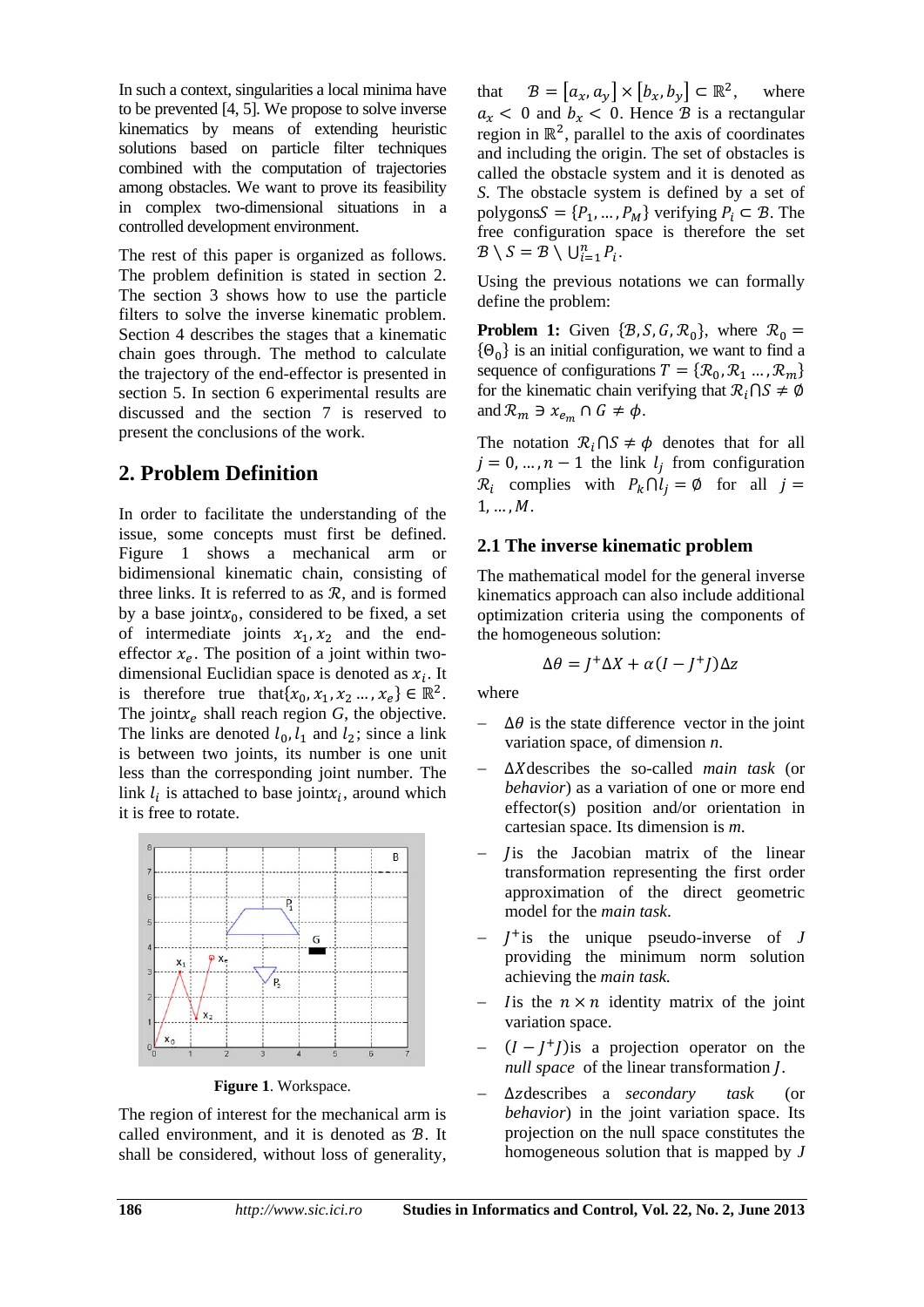into the null vector of the cartesian variation space, thus not affecting the realization of the main task.

 $\alpha$  is a constant gain.

The first term of this equation is usually known as the *pseudo-inverse solution* and the second term is called the *homogeneous solution*.

By definition the secondary task (or behavior) is partially performed by its projection on the null space. In this way, the projected component does not modify the achievement of the main behavior because it is mapped into the null vector of the cartesian variation space by the linear transformation *J*. The secondary task usually expresses the minimization of a cost function and it is important to evaluate the potential of this optimization to succeed.

# **3. Particle Filters as a Solution to the Inverse Kinematics Problem**

Particle filters methods constitute an efficient way to solve the inverse kinematics problem avoiding the calculation of the inverse of the Jacobean or its approximation. Particle filters [10] are methods used to estimate the state of a system at a given time. This technique is used to heuristically solve the inverse kinematics problem.

The main advantages of particle filters are that they don't require numerical inversion and they allow to easily incorporate any type of additional restriction, provided an evaluation function is supplied.

Particle filters can be defined, generally, as a function applied to a set of particles, with a defined objective. Hereafter, the definition of particle in the context of this work is proposed:

**Definition 1.** A particle associated to a certain kinematic chain  $\mathcal R$ , consisting of *n* links, is described by a set of points  ${x_1, x_2, ..., x_n}$ <sub>c</sub> $c \in \mathbb{R}^2$  that can be interpreted as the set of positions of the joints of  $\mathcal{R}$ ; or else by a vector  $\Theta = {\omega_0, \omega_1, ..., \omega_{n-1}} \in$  $[0,2\pi]$ <sup>n</sup> that can be interpreted as the set of angles formed by the links of chain  $\mathcal{R}$ .

In the present paper work, both representations are used interchangeably. The first one is used in order to graphically represent the results, and the second one is used in the generation process of configurations, and they are modeled by quaternions, in order to make the implementation of the rotations more efficient.

Using an extension of the Euler's theorem, the following expression can be obtained:

$$
e^{\theta \hat{n}} = (\cos \theta, \sin \theta \vec{n})
$$

Being  $\hat{n}$  a pure unit quaternion  $(\hat{n}^2 = -1)$  and  $\vec{n}$  an axis. Then, we can deduce that any quaternion can also be represented in a polar form as  $q = |q|e^{\theta \hat{n}}$ .

In that way we can say that if  $q = |q|e^{\theta \hat{n}}$  is a pure quaternion, then the transformation  $T_q(\vec{x}) = q \times q^{-1}$  produces a rotation of the vector  $\vec{x}$  around the axis  $\vec{n}$  with an angle 2θ [11].

A transformation of this type is represented by:

$$
R(\theta, \hat{n}) = \left(\cos\frac{\theta}{2} + \hat{n}\sin\frac{\theta}{2}\right)
$$

It is used to describe a rotation with angle  $\theta$  in the plane perpendicular to  $\hat{n}$ .

# **4. Operation of a Particle Filter**

It is worth noting that a particle defines a randomly generated configuration of the mechanical arm. Its operation is based on generating a set of particles and interactively selecting the most adequate for a certain objective. In this case it is necessary to know which particle, or set of particles, approach the objective in a feasible way, so as to solve the problem of the inverse kinematics.

During the process of filtering [8], the system of particles undergoes five different stages:

- 1. *Initialization*: the particles are generated regardless of any prior information about the system. The weights of each particle, which measure their proximity with the final goal, are assigned with the same value, because at the beginning, all particles are equally relevant. Let *N* be the number of particles to generate and let denote by  $\mathcal{R}_0^{(i)}$ ,  $i = 1 ... N$ , the  $i^{th}$  particle of the initial generation and  $\omega_0^{(i)}$  the weight of  $\mathcal{R}_0^{(i)}$ . The particles  $\mathcal{R}_0^{(i)}$  are generated only with the information provided by the initial position of the kinematic chain. This means that the poses  $\mathcal{R}_0^{(i)}$  are "similar" to the initial given  $\mathcal{R}_0$ .
- 2. *Exploration*: At each iteration *k* of a particle filter, each particle  $\mathcal{R}_{k-1}^{(i)}$  is updated in response to some criterion and generates the  $\mathcal{R}_k^{(i)}$ . For that we need to know certain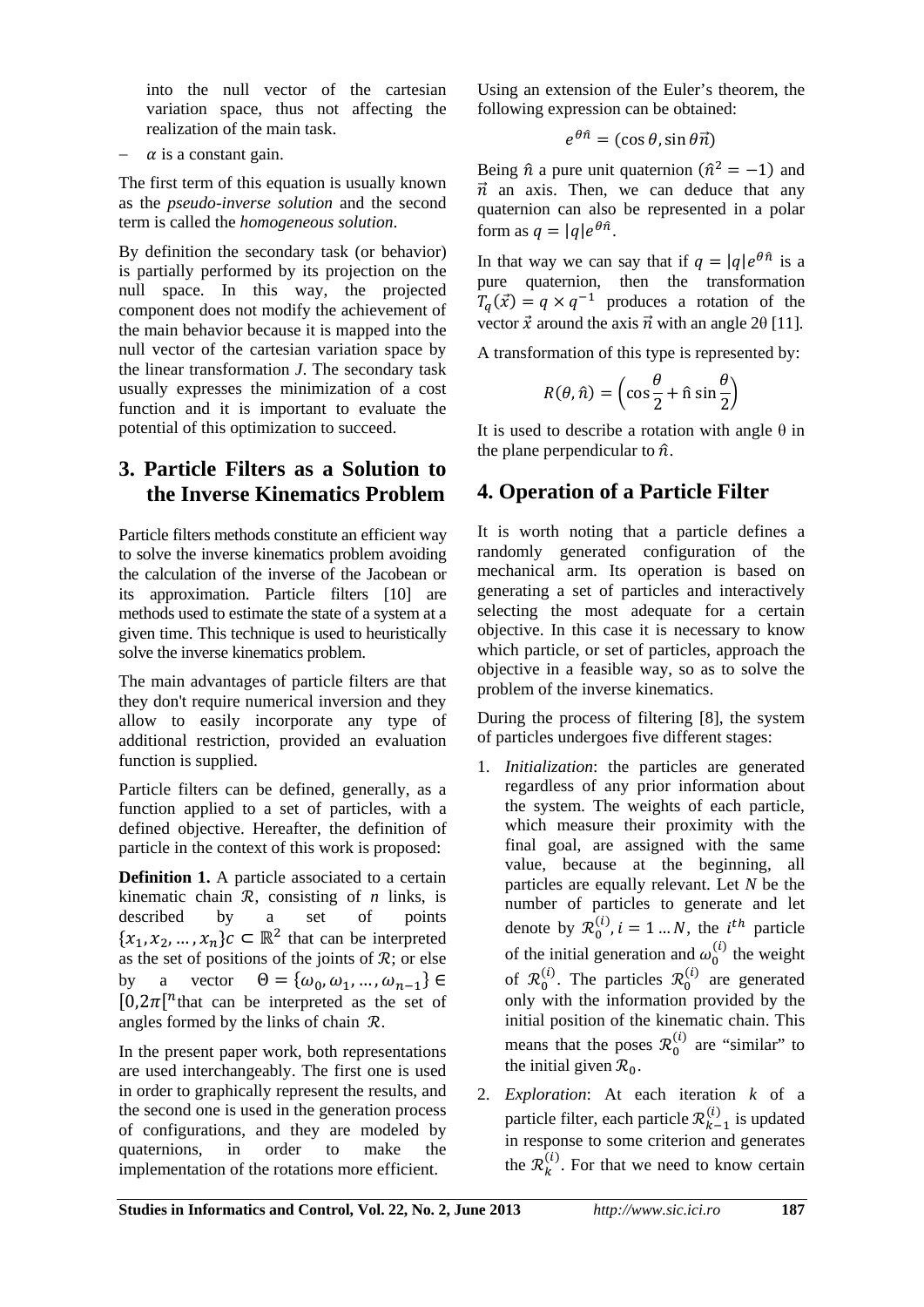properties of particles already generated: the particle  $\mathcal{R}_k^{(i)}$  is generated taking into account theproximity to the target and the feasibility of the particle  $\mathcal{R}_{k-1}^{(i)}$ .

- 3. *Weight calculation*: The weights are updated for the new generated particles. The first factor to be considered is the proximity of the end-effector pose  $\mathcal{R}_k^{(i)}$  to the target. Another key that should be respected is the inclusion of the particle in the free configuration space. This criteria will be discussed in detail later.
- 4. *Position estimation*: The lighter particles and the not-fully ones included in the free configuration space are removed and replaced cloning the others.
- 5. *Mutation/Selection*: The objective of this phase is to remove weakly standardized weights and to increase the number of particles associated with high weights. This can only be done when the number of the significant particles is small, so this step is not always necessary in the iterative process.

This process is repeated until at least one of the generated particles in the set, makes contact with the final goal; and it guarantees that, once satisfactorily finished, the end-effector will be in contact with the objective, hence solving the inverse kinematics problem.

#### **4.1 Generation of feasible particles**

As explained previously, the weight of a particle depends on how close the end-effector is in relation to the pose the particles generate with the objective. There is, however, a physical restriction to avoid contact of the pose with the obstacles presents in the work environment.

A feasible particle is defined as any particle that generates a pose of the chain that does not collide with the system of obstacles. During the evolution of the particle filter and, specifically, during the weight calculation phase, it becomes necessary to verify if a particle is feasible or not. To do this, a *Minkowskisum* [9] is applied, as it is a simple technique to calculate the intersection of the chain with the obstacles.

#### **4.1.1 Minkowski sum**

A *Minkowskisum* [9] is a set operation used to calculate the region of the plane in which two polygons meet with a non-empty intersection. Given that the objective is to decide if a certain configuration for the mechanical arm is valid or not, that is, if it overlaps with any of the obstacles, the *Minkowskisum* can be used. To this end, once the non-empty obstacle intersection area is calculated, it is asked whether any part of the mechanical arm is within that area.

To do this, the arm is divided according to its links and the non-empty intersection space for each one is calculated. The free configuration space will be the complement of the union of the resulting spaces.

To apply the *Minkowskisum* to the link, we assign a representing point and we compute the region where that point is not included in any obstacle. This way, the problem of calculating a segment-obstacle collision is reduced to a problem of point-polygon inclusion.

In the weight calculation phase we compute  $fac(x_k^{(i)})$  so that:

$$
fac\left(x_k^{(i)}\right) = \begin{cases} 0 & if \exists P_i \in S : x_k^{(i)} \cap P_i \neq \emptyset \\ 1 & otherwise \end{cases}
$$

And then  $w_k^{(i)} = fac(x_k^{(i)})w_k^{(i)}$ . During the mutation/selection phase, the generation algorithm discards any zero weighted particles, and generates a replacing one that will be subsequently verified.

# **5. Trajectory Calculation for the End-effector**

It is convenient to previously construct a valid trajectory for the end-effector to follow, one that guarantees an obstacle free path. At the same time, it is necessary to verify that all the links in the chain are located in the free configuration space.

### **5.1 Trapezoidal map of a system of obstacles**

We have previously presented an algorithm that guarantees that the end-effector of the mechanical arm reaches its objective, by defining partial objectives and attaining them in a successive manner.

The free configuration space, denoted as  $C_{free}(R, S)$ , is defined as

$$
C_{free}(R,S) = B - \bigcup_{i=1}^{t} S_i
$$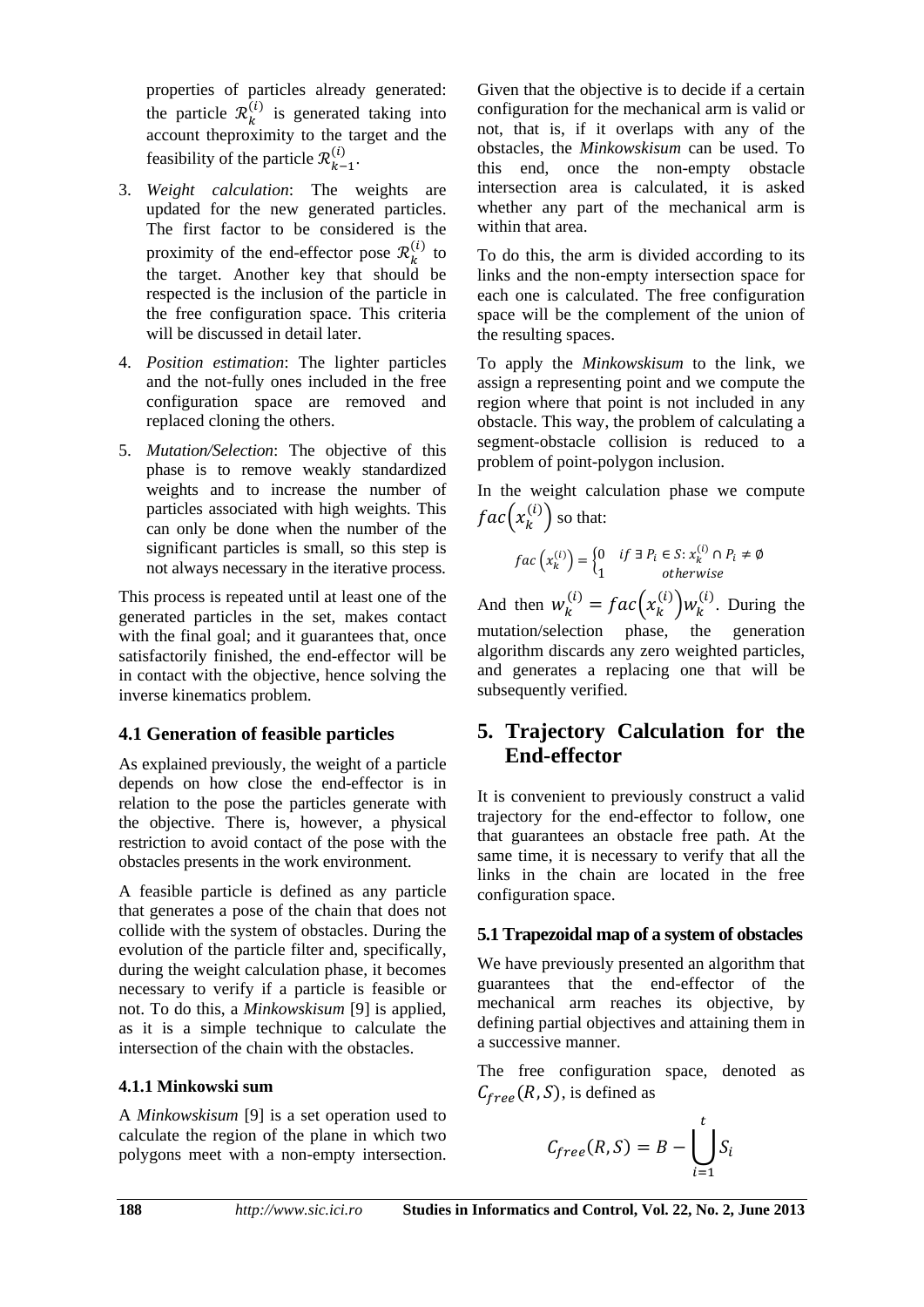If we continuously check that the kinematic chain is within this area, then it is guaranteed that there will be no collision with the system of obstacles. We need an algorithm to calculate this space. We use a set of trapezoids that determine the space free of collision in the system and allow the construction of a trajectory map amongst the obstacles. This set, consisting of the union of the trapezoids, is called the trapezoidal map of the system of obstacles.

#### **5.2 Trajectory calculation for the end-effector**

As an initial approximation, the end-effector is placed on the first trapezoid of the free configuration that area of the map. This is the starting node for the graph of plausible paths of the end-effector.

If the point objective is within the initial trapezoid, the path required is trivial: a straight line that joins the end-effector with the objective. When this is not the case, a graph node must be created in the centre of each trapezoid; then a graph node must also be created in the centre of each vertical line of the trapezoid. Thereafter, an arch between two nodes is created, when one of the nodes is in the centre of the trapezoid and the other on the frontier line. Finally, an arch is created from the centre point of the trapezoid, containing the point objective, to the point objective itself.

The end-effector has now a path to follow, which guarantees that it will not collide with any obstacle. However, it cannot be assured that the mechanical arm as a whole will not do so. Each movement must therefore verify if the chain is within a free configuration area.

#### **5.3 Optimal trajectory calculation for the end-effector**

The path generated by the trajectory construction algorithm may lead the intermediate nodes to positions that are unreachable by the end-effector as the arm would collide with an obstacle or the intermediate objective would be positioned too far.

To alleviate this effect, the calculation of an optimal trajectory is proposed. This trajectory shall follow the end-effector in its path to the objective. For the optimal trajectory, each intermediate node must be located above the vertical extension of each trapezoid on the trapezoidal map, or on the same x coordinate of that chosen to situate it when the node is within a trapezoid. The aim is to find an adequate translation on the y axis for each intermediate node. This way, it is assured that the end-effector will not collide with any obstacle in the system.

The following optimization problem arises:

$$
min: \sqrt{(\Delta y_{0,1})^2 + (\Delta x_{0,1})^2} + \sqrt{(\Delta y_{1,2})^2 + (\Delta x_{1,2})^2} + \cdots + \sqrt{(\Delta y_{n-1,n})^2 + (\Delta x_{n-1,n})^2} s.t.: y_{i_{min}} < y_i < y_{i_{max}} where: \Delta_{y_{i,i+1}} = y_i - y_{i+1} \Delta_{x_{i,i+1}} = x_i - x_{i+1}
$$
 (1)

This problem is solved for each generated path, this depending solely on the amount of obstacles in the system. Efficient tools already generated and tested with good results are used [3, 7, 12].

#### **5.3 Partitioning the path**

Once the paths are calculated for the endeffector, either optimal or alternative paths, it is necessary to partition them as finely as possible. This way the particle generation algorithm is able to work efficiently.

Once a trajectory map is obtained we create a series of nodes, separated by a set distance and controlled from the application, between each pair of nodes.

# **6. General Outline of the Solution**

In this section we propose a general outline of the algorithm, but first we should define some used functions and operators.

In the section 2 was defined the quatrain  $\{\mathcal{B}, \mathcal{S}, \mathcal{G}, \mathcal{R}_{0}\}\$ . It is the input of the algorithm. The following functions are defined as:

 $Trap(S)$ : Returns the trapezoidal map of the obstacle's system*S*.

 $Traj(T)$ : Returns a graph that represents the set of possible trajectories to be followed by the end-effector of the kinematic chain, starting by a given trapezoidal map.

 $Opt(t, T)$ : Calculates the minimum length trajectory starting in *t* and taking into account the *T*trapezoidal map, using (1).

 $add(D, \Theta, t)$ : Adds to a *D* dictionary the  $\Theta$  pose as one of poses that should be adoptedin the path through the *t* trajectory. In our project,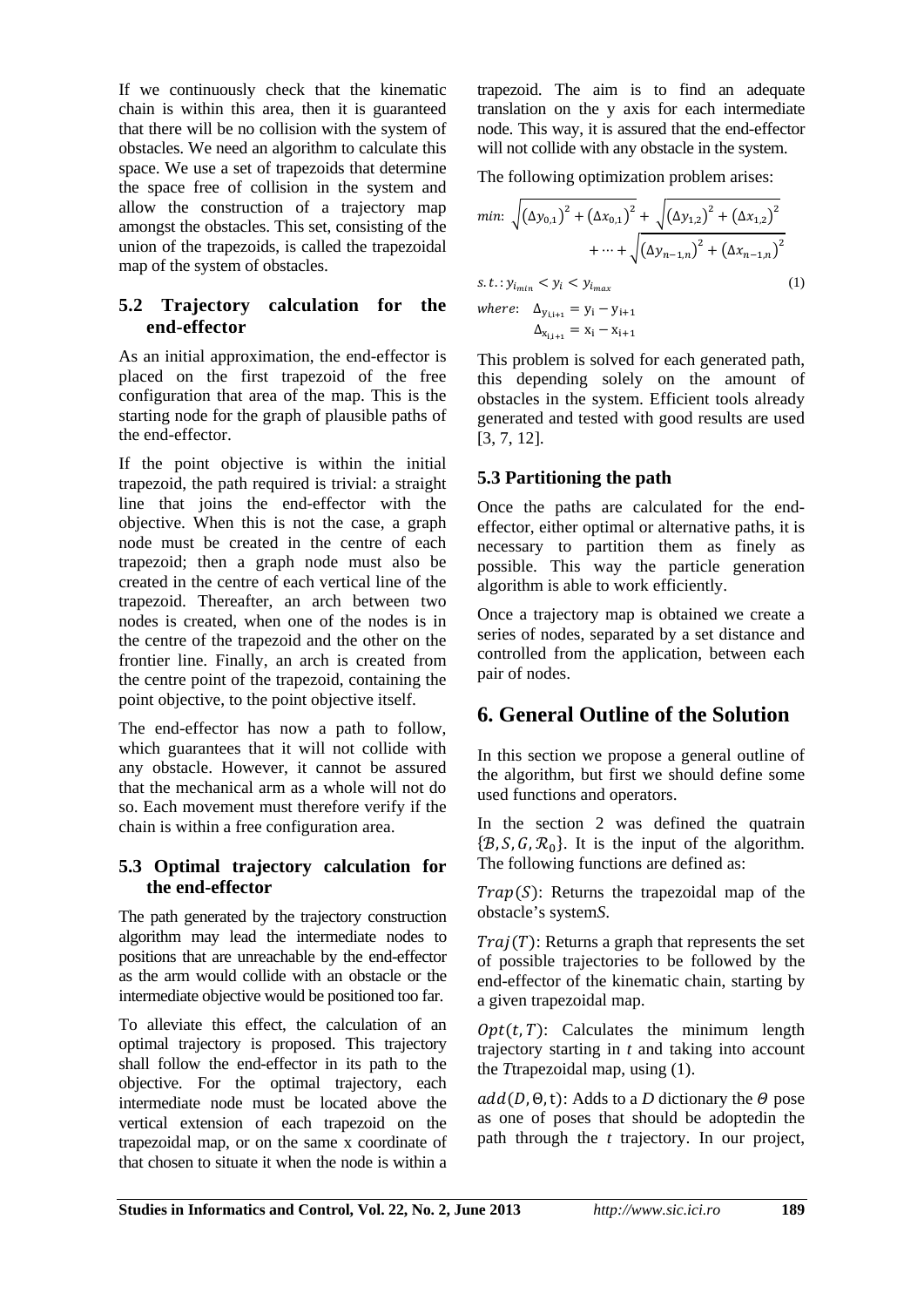besides to do this, we represent the configuration graphically.

 $ee(\Theta)$ : Returns the end-effector of the  $\Theta$ configuration.

 $mark$ (t, true): Labels the *t* trajectory as the one possible to be followed.

 $IK(\Theta, nod, S)$ : It is the most important function in this algorithm. It is in charge to obtain the configuration, starting from the initial  $\Theta$ , in which one the end-effector gets in touch with the intermediate node *nod*, and it cannot be in touch with any obstacle in the *S* system.

| The algorithm:                                                                   |
|----------------------------------------------------------------------------------|
| <b>Input:</b> $\{B, S, G, \mathcal{R}_0\}$                                       |
| Output:                                                                          |
| Dictionary <trajectory,list<configuration>&gt; D</trajectory,list<configuration> |
| Set of configurations for each trajectory                                        |
| through the final goal.                                                          |
| $1-T_s = Trap(S);$                                                               |
| $2-T_M = Trai(T_s);$                                                             |
| 3-foreach Trajectory t in T <sub>M</sub> do                                      |
| $t_{\text{opt}}$ = Opt(t,T <sub>s</sub> );<br>$4-$                               |
| $5 - \overline{\phantom{a}} = \mathcal{R}_0$ ;                                   |
| $6- add(D, ,t);$                                                                 |
| 7- foreach Node nod in t <sub>opt</sub> do                                       |
| $= IK( ,nod, S);$<br>$8-$                                                        |
| $mark(t,  ee(\theta) - nod  < \varepsilon)$ ;<br>$9-$                            |
|                                                                                  |

# **7. Results**

We have designed an application to plan the movement of a kinematic chain towards a target in a 2D environment with obstacles. It includes a tool that shows, before running the program for a certain configuration (position and characteristics of the kinematic chain, the obstacles and the target), information concerning the pre-processing: the graph of the initial path which is calculated from the trapezoidal map of the system of obstacles, the graph of the computed optimal path followed by the end-effector on its way to the target and the trapezoidal map of the system of obstacles.

The obtained optimal path does not ensure that the arm can adopt a configuration in which the end-effector gets in contact with each intermediate target. Our algorithm follows three steps:

- First, we use the particle filter to reach intermediate target *K*
- In case the final effector is located close enough to the target (regulated by an epsilon parameter) or a maximum of iterations is performed, then this stage is

over and a new one is started for the next intermediate target *K+*1

 In a final step, where the final target must be reached, the application forces the filter to apply a maximum of 50 iterations and tries to approach the target to a distance closer than a given epsilon.



**Figure 2**. Poses sequence of a kinematic chain trying to reach a goal among obstacles.

The experiments we have performed proof that is feasible to solve the problem of finding a path for a kinematic chain in a 2D environment with obstacles using particle filters (see Figure 2). We have prepared seven test examples, four of them with unreachable goals, and three with the goals in the scope of the arm. We thought it might be interesting, as they can show the behaviour of an arm trying to reach a goal and not achieving it because of its physical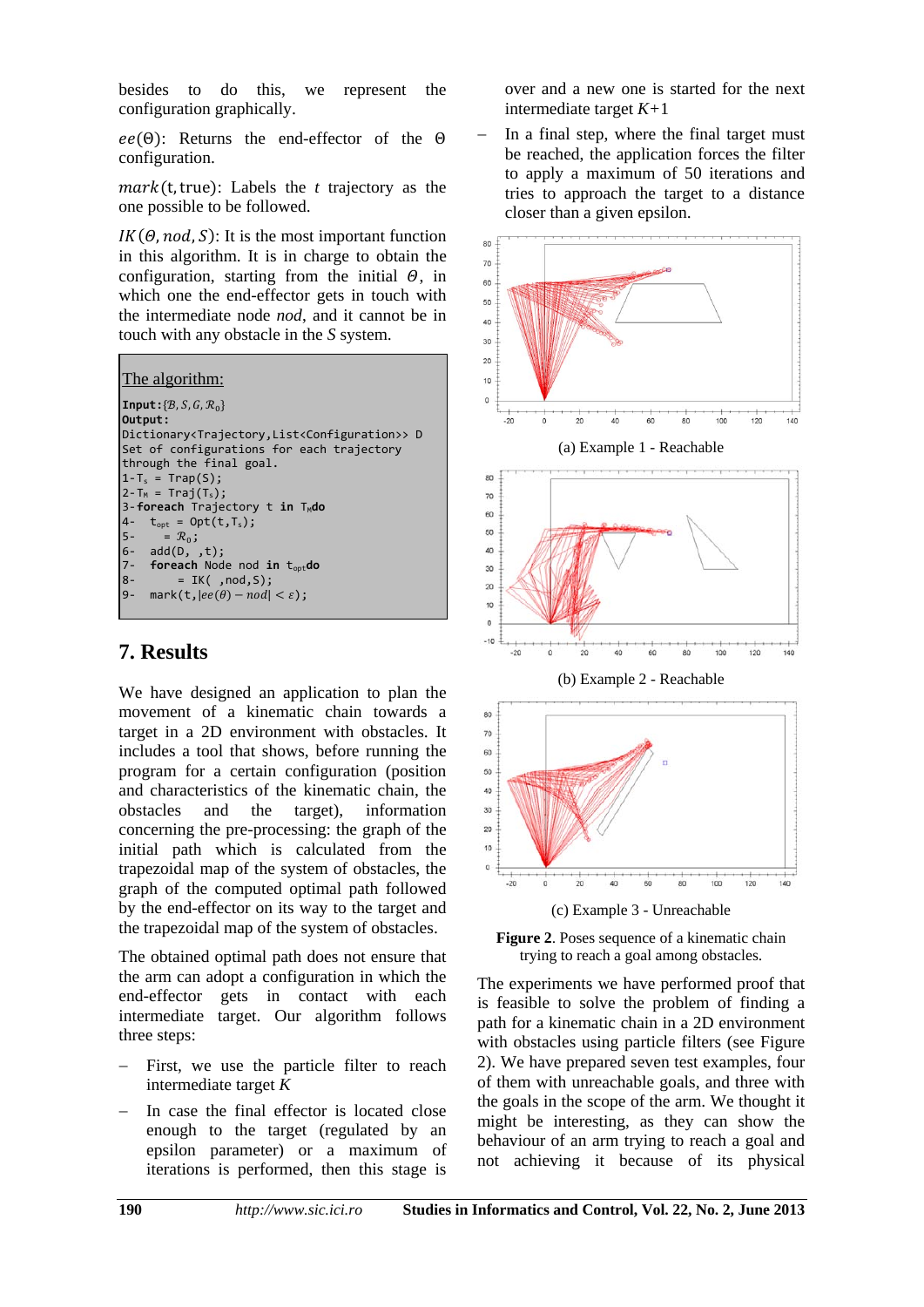limitations. They evidence in a practical way that the proposed algorithm ensures that the arm does not collide with any obstacle, even if some of them prevent it from reaching its target, as is the case of Figure 2(c).

For each of the experiments we performed more than 30 runs of the software combining several characteristics:

- Between 5 and 30 particles for the filter
- Approach tolerance to intermediate targets between  $10^{-1}$  and  $10^{-6}$
- Between 5 and 50 iterations for each filtering stage.
- Sigma parameter  $(\sigma)$  used for the generation of particles generated according to a normal probability distribution, between 0.01 and 0.035.

Figures 3(a), 3(b), 3(c) and 3(d) show the results of the runs performed using the configuration presented on Figure 2(a). This example was chosen because it was designed so that its end-effector could reach each intermediate target. The Figure 3(a) shows, that the higher the amount of iteration of the particles in the filter, the bigger the execution time; while the end-effector's proximity remains almost invariant. For that reason the following experiments were performed using as a maximum five iterations. We obtained both good results and low execution times.

Figure 3(b) shows that the number of particles used in the filter also played an important role in the runtime. Although the proximity of the endeffector to the calculated optimum trajectory remained invariant we used 25 particles in the filter to keep the probability of generating the particles in a collision space low.

In the performed experiments with the endeffector tolerance to follow the calculated optimum trajectory (Figure 3(c)), an expected behaviour could be observed: run time did not vary. This occurred because the Euclidian distance between the end-effectors of each generated particle is in the range of 1px to 10px. For that reason, demanding the endeffector to get closer to the trajectory would imply to force the filter to perform too many iterations. If the mechanical arm follows the calculated trajectory in an acceptable way, then it is not necessary to constrain that parameter.



(a) Quantify of particles used in the filter







(c) Tolerance to follow the calculated optimum trajectory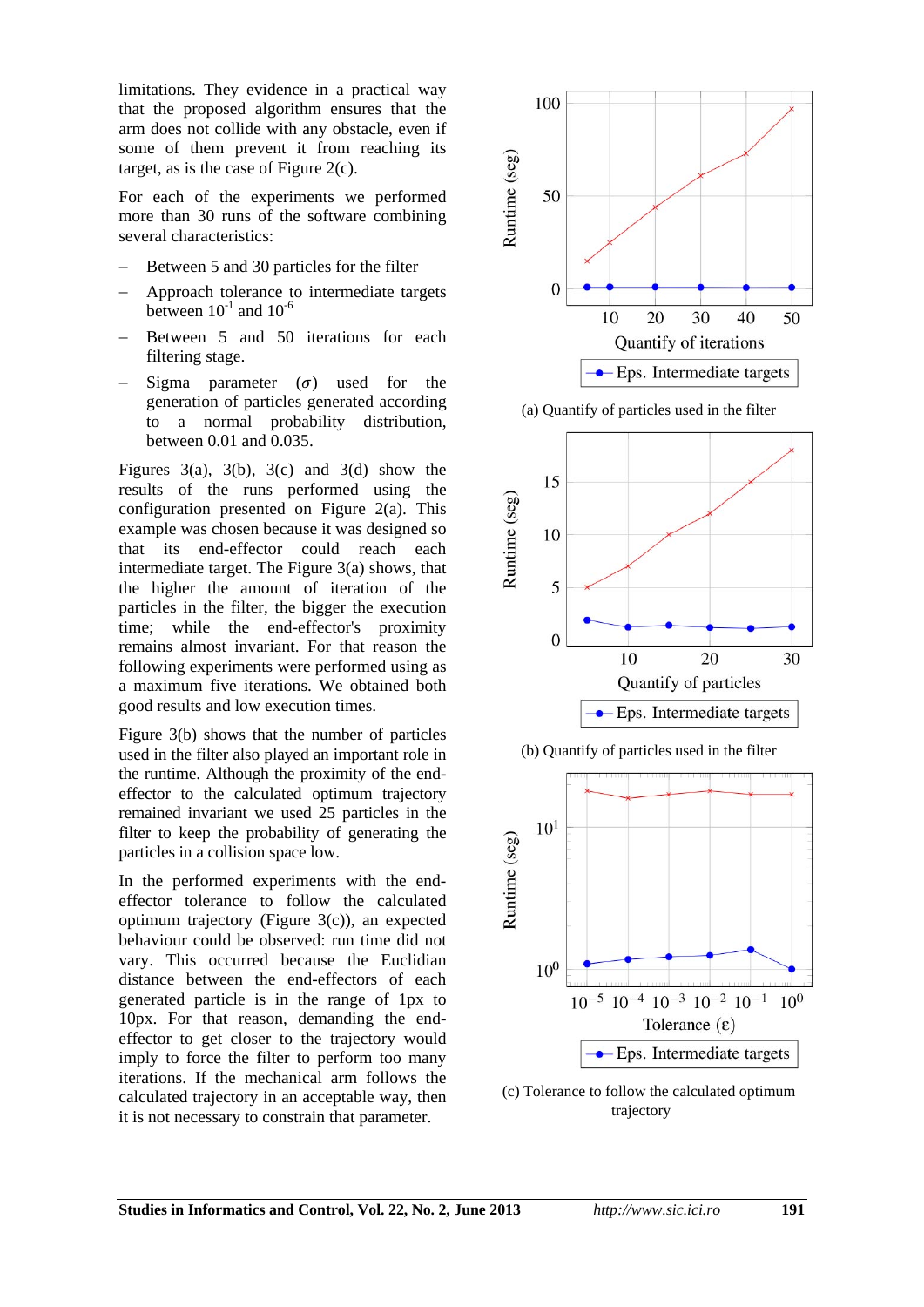

(d) Gaussian mean  $(\sigma)$ 

**Figure 3**. The graphs show how intervenes each parameter in the runtime.

Figure 3(d) shows the performed experiments with the sigma parameter (Gaussian distribution variance). Sigma controls the similarity of the generated particles. The results prove that the chosen sigma parameter makes the execution time invariant if, and only if, it remains within the range indicated in the graphic. Performed runs with parameters far from this range, showed non-expected results.

### **8. Conclusions**

The results show that the particle filter technique is effective for solving the inverse kinematics problem. It can be also be noted that the method applied to track a valid trajectory for the end-effector, guarantees that the mechanical arm will not collide with any obstacles and that the end-effector reaches its goal when possible.

The performed experiments proved that it is possible to obtain good results with an appropriate selection of the parameters, and to improve the runtime. It was demonstrated that the choice of the parameters quantify of particles and sigma found in the literature, is the most stable in order to obtain coherent results. The others parameters were adjusted taking into account the runtime, because it was demonstrated that if they are selected from the inside of the proposed intervals, the mechanical arm will follow the optimal calculated trajectory.

There still remain some questions to be addressed. Our goal is to apply this method in a three dimensional space to reconstruct human movement using inverse kinematics and computer vision.

# **Acknowledgements**

This work is partially supported by the projects MAEC-AECID A/030033/10 and MAEC-AECID A2/037538/11 of the Spanish Government.

### **REFERENCES**

- 1. ABO-HAMMOUR Z. S., A. G. ASASFEH, A. M. AL-SMADI, O. M. K. ALSMADI, **A Novel Continuous Genetic Algorithm for the Solution of Optimal Control Problems.** Optim Control Applied Methods, vol. 32, 2011, pp. 414-432.
- 2. BAERLOCHER, P., **An Inverse Kinematic Architecture Enforcing an Arbitrary Number of Strict Priority Levels**. Visual Computation, vol. 20(6), 2004, pp. 402-417.
- 3. BIRD, R. H., P. LU, J. NOCEDAL, C. ZHU, **A Limited Memory Algorithm for Bound Constrained Optimization**. Technical Report NAM-08 1994.
- 4. BUSS, S. R.: **Introduction to Inverse Kinematics with Jacobian Transpose, Pseudoinverse and Damped Least Squares methods**. Department of Mathematics, University of California San Diego USA, 2004.
- 5. BUSS, S. R., J. S. KIM, **Selectively Damped Least Squares for Inverse Kinematics**. Department of Mathematics Department of Computer Science, University of California San Diego, USA, 2004.
- 6. CARY, P. B., J. ZHAO, N. I. BADLER, **Interactive Real-time Articulated Figure Manipulation using Multiple Kinematic Constraints**. SIGGRAPH Comput Graph, vol. 24(2), 1990, pp. 245-250.
- 7. CORDERO, Y., **OCSolv: un sistema con estrategia adaptativa para Problemas de Control Optimal**. Facultad de Matemática y Computación, Universidad de La Habana La Habana, Cuba, 2010.
- 8. COURTY, N., E. ARNAUD, **Sequential Monte Carlo Inverse Kinematics**. INRIA Rapport de recherche 2007, p. 6426.